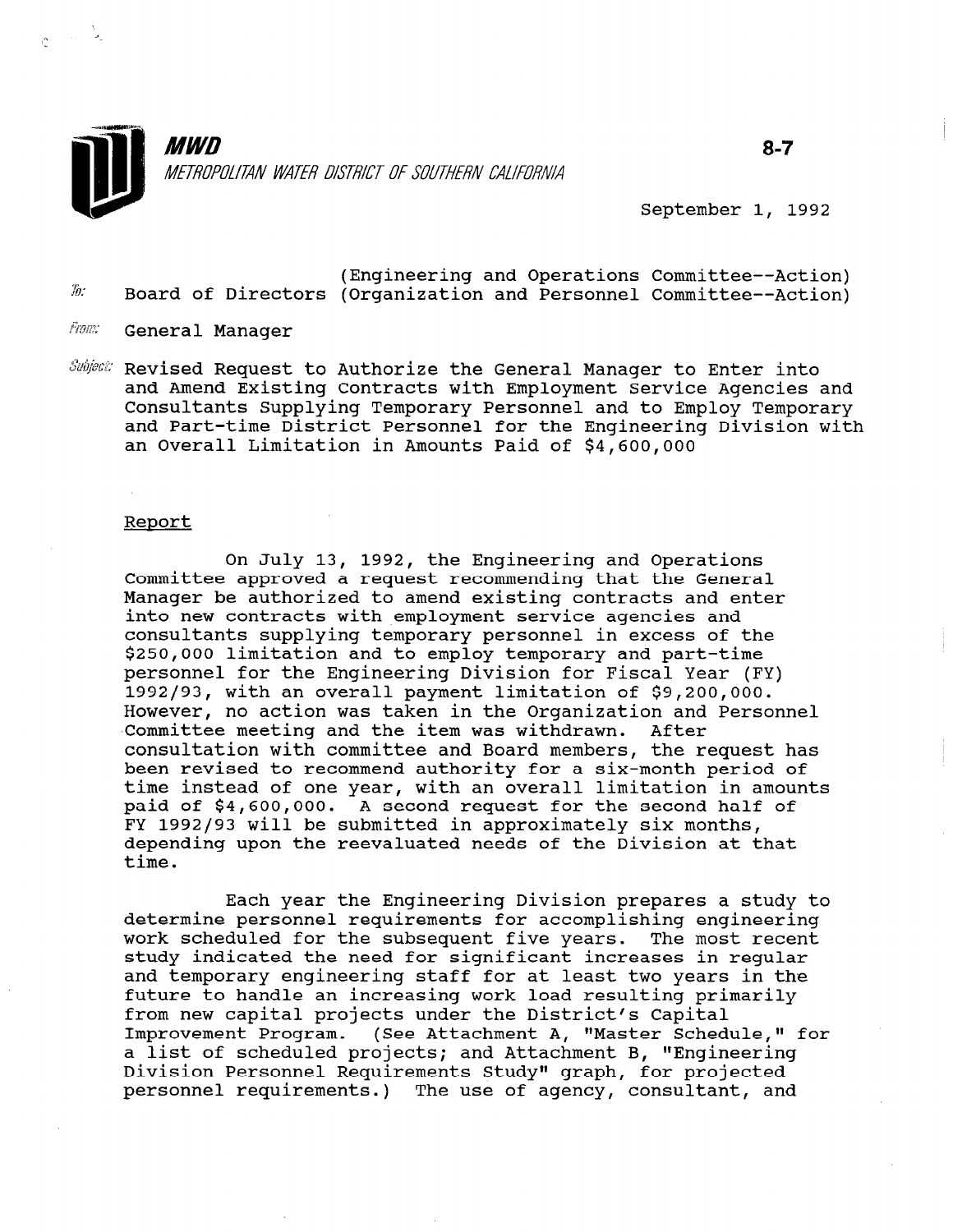Board of Directors -2- September 1, 1992

District temporary and part-time employees will afford needed flexibility in obtaining extra engineering help and in matching job skills to diverse engineering work requirements. Also, the use of such personnel will avoid being overstaffed at the end of the current expansion program.

The Engineering Division proposes to amend existing contracts and enter into new contracts with various employment service agencies and consultants who supply personnel supervised and directed by District staff, and to employ additional temporary and part-time District personnel, with an overall limitation in amounts paid of \$4,600,000 for the first half of FY 1992/93. The need for this amount was determined through careful evaluation of temporary and part-time employee requirements for FY 1992/93. Recognizing Board concerns, the Engineering Division has modified its earlier request for authority to allow for reevaluation of our needs in six months. Some of the new or amended contracts will be payable in overall amounts exceeding the General Manager's \$250,000 limitation under Administrative Code Section 8117. However, seeking Board approval for each new or amended contract over \$250,000 would prove to be an inefficient use of both Board and staff time and could result in some delay of capital projects. The employment of temporary and part-time District personnel is in addition to the Board approved, District-wide personnel limit for FY 1992/93. The  $$4,600,000$  amount is included in the approved FY 1992/93 Engineering Budget.

Section 8103(i) of the Administrative Code eliminates the need to competitively bid professional services contracts such as those which have been or will be set up for the purposes explained in this letter. However, in cases where competitive bidding of these contracts is feasible and appears to be advantageous to the Engineering Division, this process will be used.

The employment service agencies and consultants providing temporary personnel currently being used and services providing temporary personner currentry being used and service<br>they provide are listed on Attachment C. Eight of the 22 firm LIEY Provide are fisted on Attachment C. Eight of the 22. listed (37%) are either women- or minority-owned. Affirmative action plans are required of all agencies with which the District contracts for temporary and part-time engineering staff.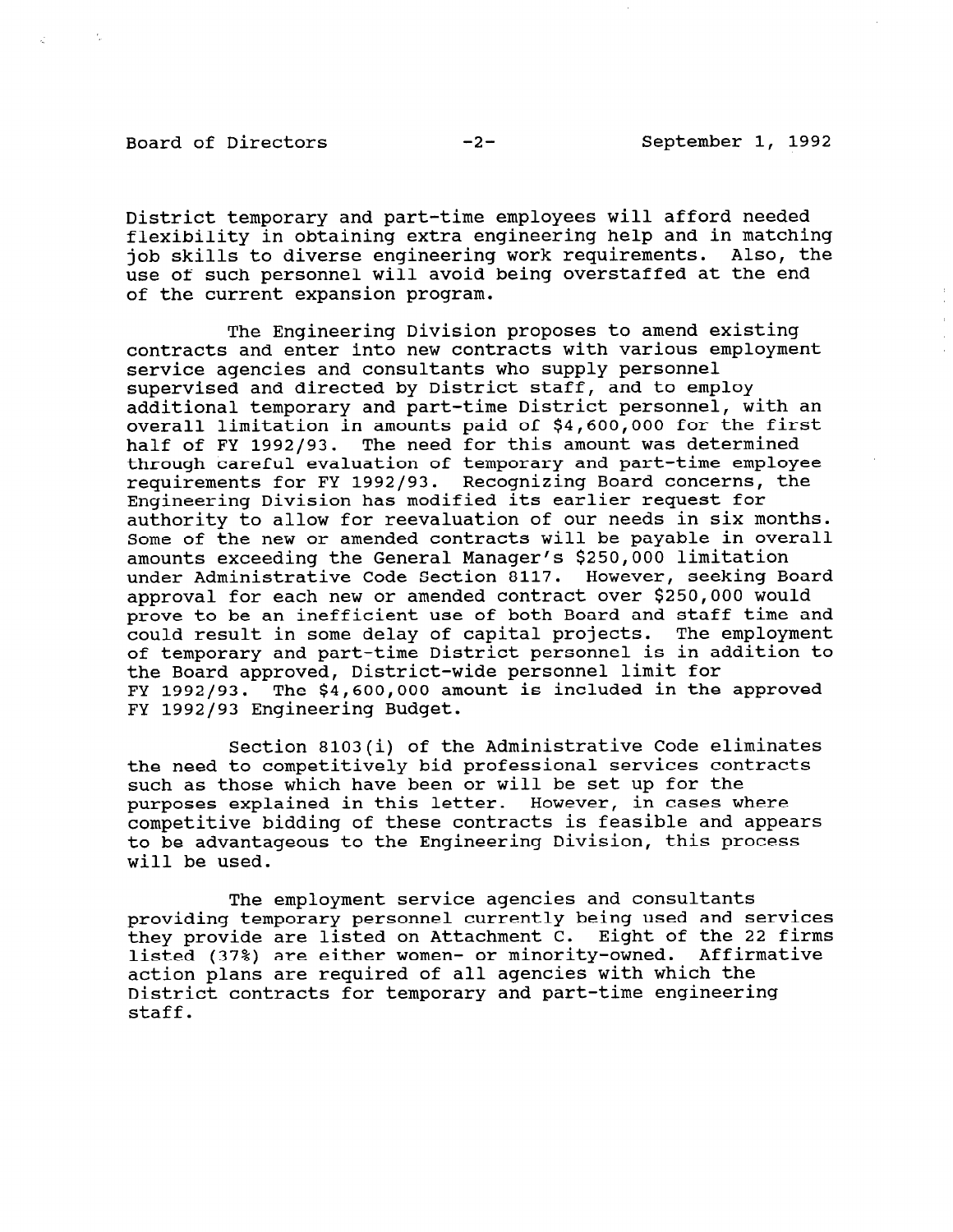The activities for renewing or setting up new temporary and part-time employment contracts for the Engineering Division will continue to be reported to your Board quarterly.

This action is exempt from the provisions of the California Environmental Quality Act because it can be seen with certainty that there is no possibility that the proposed action could have a significant effect on the environment.

#### Board Committee Assignments

This letter is referred for action to:

The Engineering and Operations Committee because of its jurisdiction over the initiation, scheduling, contracting, and performance of construction programs, pursuant to Administrative Code Section 2431(b); and

The Organization and Personnel Committee because of its jurisdiction over the terms and conditions of employment of all consultants, advisors, and special counsel, pursuant to Administrative Code Section 2471(g).

## Recommendation

## ENGINEERING AND OPERATIONS AND ORGANIZATION AND PERSONNEL COMMITTEES FOR ACTION.

It is recommended that the General Manager be authorized to amend existing contracts and enter into new contracts with employment service agencies and consultants supplying temporary personnel in excess of the \$250,000 limitation and to employ temporary and part-time personnel for the Engineering Division in addition to the Board-approved, District-wide personnel limit for Fiscal Year 1992/93, with an overall limitation in amounts paid of \$4,600,000 for the first half of Fiscal Year 1992/93, substantially in accordance with the terms outlined in this letter, and in form approved by the General Counsel.

okay

 $\sigma$ strations and  $\sigma$  $\mathsf{S}$  proper. (brd:dstper.sep-8262)<br>Attachments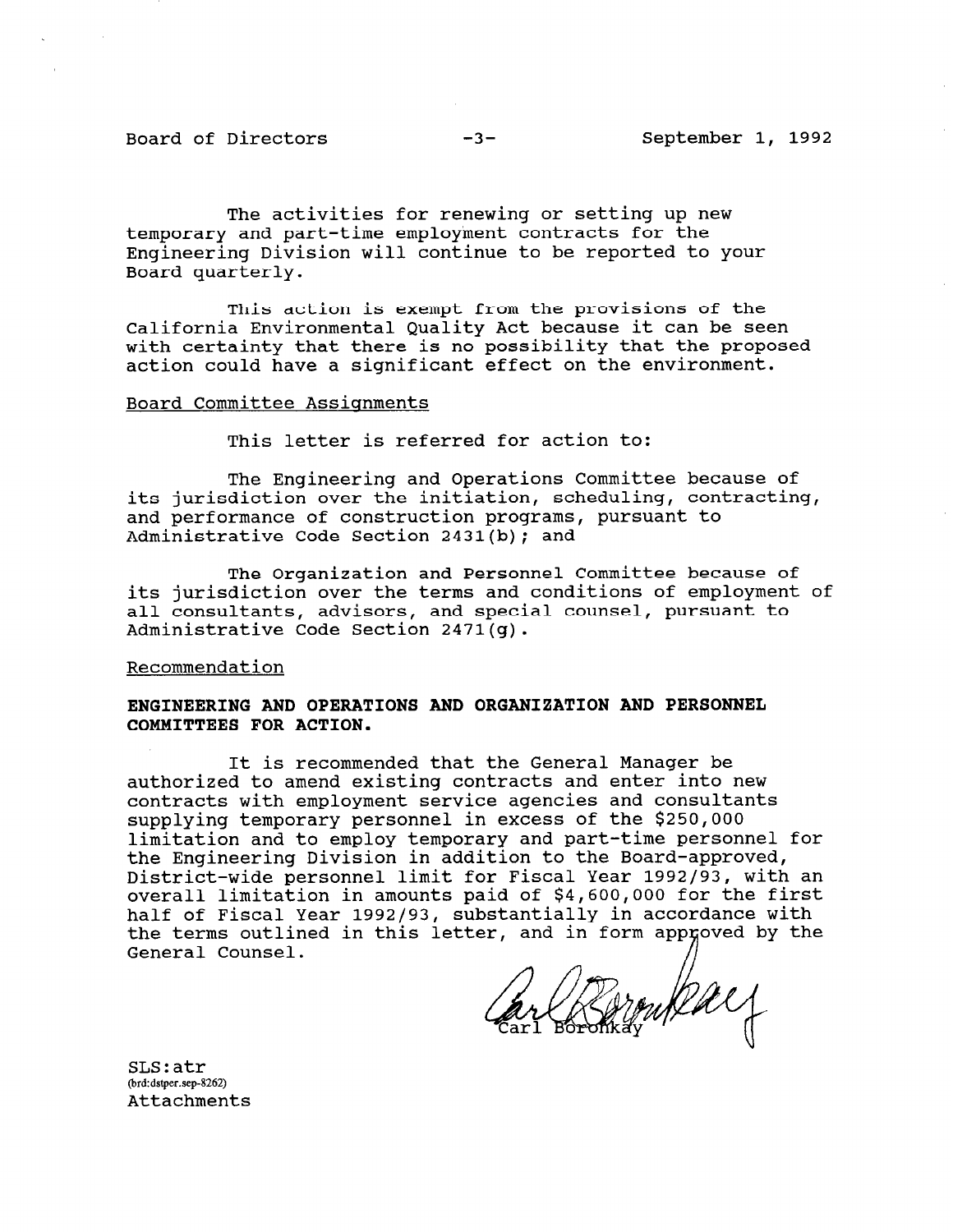| NO.<br><b>PROJECT</b><br>1992<br>1994<br>1997<br>1998<br>1999<br>.2000<br>1991<br>1993.<br>1995<br>1938<br><b>OXIDATION DEMONSTRATION PROJECT</b><br>1<br>2 ETIWANDA CONTROL FACILITY<br><b>LEGEND</b><br>3 JENSEN F.P. SITE PREPARATION<br><b>HYDRO PLANTS - VIBRATION MONITORS</b><br>4<br>ADVERTISE THROUGH N.T.P.<br>5 SERVICE CONNECTION LA-35<br>CONSTRUCTION CONTRACT<br><b>STATISTICS</b><br>CONSTRUCTION BY M.W.D.<br>777 Z<br>8 JENSEN F.P. - EXPANSION NO. 1<br>DESIGN BY OTHERS<br><b>IXXXX</b><br>7 WIR QUALTY LAB - VENT HOOD MODIF.<br>FINAL DESIGN BY M.W.D.<br>8 MILLS F.P. - ADMIN. BLDG. EXP.<br>PRELIMINARY DESIGN<br><b><i>Pathan Committee</i></b><br>9 LA VERNE FACIL - SEISMIC UPGRADE<br>PROCURE MATERIALS<br>17771<br>STUDY BY M.W.D.<br>ille e c'h<br>10 SKINNER F.P. - EMERG. GENERATOR<br>STUDY BY OTHERS<br><b>IZXX.51</b><br><b>TESTING</b><br><b>In Table</b><br>11 LAKE MATHEWS - SECURITY SYSTEM<br>المنازلة والمعاد<br>ELAPSED TIME<br><b>LATA</b><br>12 REPLACE AREA CONTROL SYSTEMS<br>7777.NYTTI.I<br>13 L.A. HO - FIRE PROTECTION SYSTEM<br>14 L.A. HQ - REPLACE SUN SCREENS<br>15 GARVEY RESERVOIR MODIFICATIONS<br>18 ALL FACIL - DISCHARGE PERMITTING<br>لسفادهم<br>17 ALL P.P. - PUMP BLDG. SEISMIC MOD<br><b>CAN BE</b><br>18 RIO HONDO P.C.S. - REPLACE BLDG<br>19 E.O.C.F. NO. 2 - CATHODIC PROTECT.<br>the two Appeals<br>20 ETIWANDA POWER PLANT<br>21 MILLS F.P. - SITE PREPARATION<br>22 ALL P.P. - WTR SYS. IMPROVEMNT<br><b>NA</b><br>23 SKINNER F.P. LANDFILL<br>24 WATER QUALITY LAB EXPANSION<br>25 CHLORINE RELEASE CONTAINMENT<br>网络大学公司<br>حددة<br>28 SAN JACINTO TUNNEL - SEISMIC MOD.<br>27 WEYMOUTH & DIEMER EMERG. GEN.<br>28 ALL P.P. - DISCHARGE PIPES SEISMIC<br>29 JENSEN F.P. - REPLACE FILTER MEDIA<br>الكالكات<br>30 MILLS F.P. EXP. NO. 2<br><b>XXXXXXXX</b><br>31 OPERATIONS CONTROL CENTER<br>▅▅▅<br>32 LA VERNE - MORTAR LINING FACILITY<br>33 MILLS F.P. - LANDFILL<br><b>22.22</b><br>5335253<br>34 LA VERNE - OFFICE AND WAREHOUSE<br>35 WEYMOUTH F.P. - REPLACE PAVING<br>38 LA VERNE - UTILITY SHOP BLDG.<br>37 SAN JOAQUIN RES. IMPROVEMENTS<br><b>BEST TEST EXPERIENCE</b><br>38 INTERCONNECTION LAKEVIEW PIPELINE<br>39 INLAND FEEDER REACH 1<br>40 LAKE MATHEWS BYPASS<br><u>istenda Lteranet bu nerdi</u><br>41 ALL F.P. - OZONE EQUIPMENT<br><b>THE CALL AND RESIDENCE IN A SECOND CONTRACTOR</b><br>محارب الأربان<br>تجديده<br>42 DESALINATION PILOT PLANT<br>43 INLAND FEEDER - REACH 2<br>s may<br>.<br>44 LAKE PERRIS PUMPBACK EXP. NO. 3<br>45 S. D. CANAL RELOC. - EASTSIDE RES.<br>48 C.P.A. TUNNEL & PIPELINE - REACH 2<br><b>PERSONAL PROPERTY</b><br>1.7.7.7.1<br>.<br>73 Y.<br>and the first state of the state of<br>47 INLAND FEEDER - REACH 3<br>48 SAN DIEGO PIPELINE NO. 6 - REACH 1<br>CXXX'X S<br>49 EASTSIDE RESERVOIR<br><b>ALCOHOL: A DISPLAY AND A DISPLAY</b><br>50 EASTSIDE RESERVOIR PIPELINE<br><b>BARBERY</b><br>أألحده والمتفارين والمعتدد ودوان<br>51 INLAND FEEDER - REACH 4<br>62 C.P.A. TUNNEL & PIPELINE - REACH 3<br>53 SAN DIEGO PIPELINE NO. 6 - REACH 2<br>54 MILLS F.P. - OZONATION RETROFIT<br>$\cdots$<br>65 SKINNER F.P. - OZONATION RETROFIT<br><b>The Second Street</b><br>58 CENTRAL POOL AUGMENTATION F.P.<br>67 DIEMER F.P. - OZONATION RETROFIT<br>الممتنقانة<br>58 C.P.A. TUNNEL & PIPELINE - REACH 1<br>59 JENSEN F.P. - OZONATION RETROFIT<br><b>REAL AVENUE AVE</b><br>THE REPORT OF STATISTICS.<br>113071770<br><b>CONTRACTOR</b><br>60 WEYMOUTH F.P. - OZONATION RETRO.<br><b>BULLER ARE TANK TO A PROPERTY OF BUILDING.</b><br>والمقابلات<br>2000 30000<br><b>61 PERRIS FILTRATION PLANT</b><br>NO.<br><b>PROJECT</b><br>1991<br>1992<br>1993<br>1994<br>1995<br>1996<br>1997<br>1999<br>$+1999$<br>2000<br>FILE: MS.DRW BY: JIM MARTIN X6445<br>PAGE 1 OF 2<br>REVISED: 23-APR-92<br>ਹ |  | <b>MASTER SCHEDULE</b> |  |  |  |
|-----------------------------------------------------------------------------------------------------------------------------------------------------------------------------------------------------------------------------------------------------------------------------------------------------------------------------------------------------------------------------------------------------------------------------------------------------------------------------------------------------------------------------------------------------------------------------------------------------------------------------------------------------------------------------------------------------------------------------------------------------------------------------------------------------------------------------------------------------------------------------------------------------------------------------------------------------------------------------------------------------------------------------------------------------------------------------------------------------------------------------------------------------------------------------------------------------------------------------------------------------------------------------------------------------------------------------------------------------------------------------------------------------------------------------------------------------------------------------------------------------------------------------------------------------------------------------------------------------------------------------------------------------------------------------------------------------------------------------------------------------------------------------------------------------------------------------------------------------------------------------------------------------------------------------------------------------------------------------------------------------------------------------------------------------------------------------------------------------------------------------------------------------------------------------------------------------------------------------------------------------------------------------------------------------------------------------------------------------------------------------------------------------------------------------------------------------------------------------------------------------------------------------------------------------------------------------------------------------------------------------------------------------------------------------------------------------------------------------------------------------------------------------------------------------------------------------------------------------------------------------------------------------------------------------------------------------------------------------------------------------------------------------------------------------------------------------------------------------------------------------------------------------------------------------------------------------------------------------------------------------------------------------------------------------------------------------------------------------------------------------------------------------------------------------------------------------------------------------------------------------------------------------------------------------------------------------------------------------------------------------------------------------------------------------------------------------------------------------------------------------------------------------------------------------------------------------------|--|------------------------|--|--|--|
|                                                                                                                                                                                                                                                                                                                                                                                                                                                                                                                                                                                                                                                                                                                                                                                                                                                                                                                                                                                                                                                                                                                                                                                                                                                                                                                                                                                                                                                                                                                                                                                                                                                                                                                                                                                                                                                                                                                                                                                                                                                                                                                                                                                                                                                                                                                                                                                                                                                                                                                                                                                                                                                                                                                                                                                                                                                                                                                                                                                                                                                                                                                                                                                                                                                                                                                                                                                                                                                                                                                                                                                                                                                                                                                                                                                                                                   |  |                        |  |  |  |
|                                                                                                                                                                                                                                                                                                                                                                                                                                                                                                                                                                                                                                                                                                                                                                                                                                                                                                                                                                                                                                                                                                                                                                                                                                                                                                                                                                                                                                                                                                                                                                                                                                                                                                                                                                                                                                                                                                                                                                                                                                                                                                                                                                                                                                                                                                                                                                                                                                                                                                                                                                                                                                                                                                                                                                                                                                                                                                                                                                                                                                                                                                                                                                                                                                                                                                                                                                                                                                                                                                                                                                                                                                                                                                                                                                                                                                   |  |                        |  |  |  |
|                                                                                                                                                                                                                                                                                                                                                                                                                                                                                                                                                                                                                                                                                                                                                                                                                                                                                                                                                                                                                                                                                                                                                                                                                                                                                                                                                                                                                                                                                                                                                                                                                                                                                                                                                                                                                                                                                                                                                                                                                                                                                                                                                                                                                                                                                                                                                                                                                                                                                                                                                                                                                                                                                                                                                                                                                                                                                                                                                                                                                                                                                                                                                                                                                                                                                                                                                                                                                                                                                                                                                                                                                                                                                                                                                                                                                                   |  |                        |  |  |  |
|                                                                                                                                                                                                                                                                                                                                                                                                                                                                                                                                                                                                                                                                                                                                                                                                                                                                                                                                                                                                                                                                                                                                                                                                                                                                                                                                                                                                                                                                                                                                                                                                                                                                                                                                                                                                                                                                                                                                                                                                                                                                                                                                                                                                                                                                                                                                                                                                                                                                                                                                                                                                                                                                                                                                                                                                                                                                                                                                                                                                                                                                                                                                                                                                                                                                                                                                                                                                                                                                                                                                                                                                                                                                                                                                                                                                                                   |  |                        |  |  |  |
|                                                                                                                                                                                                                                                                                                                                                                                                                                                                                                                                                                                                                                                                                                                                                                                                                                                                                                                                                                                                                                                                                                                                                                                                                                                                                                                                                                                                                                                                                                                                                                                                                                                                                                                                                                                                                                                                                                                                                                                                                                                                                                                                                                                                                                                                                                                                                                                                                                                                                                                                                                                                                                                                                                                                                                                                                                                                                                                                                                                                                                                                                                                                                                                                                                                                                                                                                                                                                                                                                                                                                                                                                                                                                                                                                                                                                                   |  |                        |  |  |  |
|                                                                                                                                                                                                                                                                                                                                                                                                                                                                                                                                                                                                                                                                                                                                                                                                                                                                                                                                                                                                                                                                                                                                                                                                                                                                                                                                                                                                                                                                                                                                                                                                                                                                                                                                                                                                                                                                                                                                                                                                                                                                                                                                                                                                                                                                                                                                                                                                                                                                                                                                                                                                                                                                                                                                                                                                                                                                                                                                                                                                                                                                                                                                                                                                                                                                                                                                                                                                                                                                                                                                                                                                                                                                                                                                                                                                                                   |  |                        |  |  |  |
|                                                                                                                                                                                                                                                                                                                                                                                                                                                                                                                                                                                                                                                                                                                                                                                                                                                                                                                                                                                                                                                                                                                                                                                                                                                                                                                                                                                                                                                                                                                                                                                                                                                                                                                                                                                                                                                                                                                                                                                                                                                                                                                                                                                                                                                                                                                                                                                                                                                                                                                                                                                                                                                                                                                                                                                                                                                                                                                                                                                                                                                                                                                                                                                                                                                                                                                                                                                                                                                                                                                                                                                                                                                                                                                                                                                                                                   |  |                        |  |  |  |
|                                                                                                                                                                                                                                                                                                                                                                                                                                                                                                                                                                                                                                                                                                                                                                                                                                                                                                                                                                                                                                                                                                                                                                                                                                                                                                                                                                                                                                                                                                                                                                                                                                                                                                                                                                                                                                                                                                                                                                                                                                                                                                                                                                                                                                                                                                                                                                                                                                                                                                                                                                                                                                                                                                                                                                                                                                                                                                                                                                                                                                                                                                                                                                                                                                                                                                                                                                                                                                                                                                                                                                                                                                                                                                                                                                                                                                   |  |                        |  |  |  |
|                                                                                                                                                                                                                                                                                                                                                                                                                                                                                                                                                                                                                                                                                                                                                                                                                                                                                                                                                                                                                                                                                                                                                                                                                                                                                                                                                                                                                                                                                                                                                                                                                                                                                                                                                                                                                                                                                                                                                                                                                                                                                                                                                                                                                                                                                                                                                                                                                                                                                                                                                                                                                                                                                                                                                                                                                                                                                                                                                                                                                                                                                                                                                                                                                                                                                                                                                                                                                                                                                                                                                                                                                                                                                                                                                                                                                                   |  |                        |  |  |  |
|                                                                                                                                                                                                                                                                                                                                                                                                                                                                                                                                                                                                                                                                                                                                                                                                                                                                                                                                                                                                                                                                                                                                                                                                                                                                                                                                                                                                                                                                                                                                                                                                                                                                                                                                                                                                                                                                                                                                                                                                                                                                                                                                                                                                                                                                                                                                                                                                                                                                                                                                                                                                                                                                                                                                                                                                                                                                                                                                                                                                                                                                                                                                                                                                                                                                                                                                                                                                                                                                                                                                                                                                                                                                                                                                                                                                                                   |  |                        |  |  |  |
|                                                                                                                                                                                                                                                                                                                                                                                                                                                                                                                                                                                                                                                                                                                                                                                                                                                                                                                                                                                                                                                                                                                                                                                                                                                                                                                                                                                                                                                                                                                                                                                                                                                                                                                                                                                                                                                                                                                                                                                                                                                                                                                                                                                                                                                                                                                                                                                                                                                                                                                                                                                                                                                                                                                                                                                                                                                                                                                                                                                                                                                                                                                                                                                                                                                                                                                                                                                                                                                                                                                                                                                                                                                                                                                                                                                                                                   |  |                        |  |  |  |
|                                                                                                                                                                                                                                                                                                                                                                                                                                                                                                                                                                                                                                                                                                                                                                                                                                                                                                                                                                                                                                                                                                                                                                                                                                                                                                                                                                                                                                                                                                                                                                                                                                                                                                                                                                                                                                                                                                                                                                                                                                                                                                                                                                                                                                                                                                                                                                                                                                                                                                                                                                                                                                                                                                                                                                                                                                                                                                                                                                                                                                                                                                                                                                                                                                                                                                                                                                                                                                                                                                                                                                                                                                                                                                                                                                                                                                   |  |                        |  |  |  |
|                                                                                                                                                                                                                                                                                                                                                                                                                                                                                                                                                                                                                                                                                                                                                                                                                                                                                                                                                                                                                                                                                                                                                                                                                                                                                                                                                                                                                                                                                                                                                                                                                                                                                                                                                                                                                                                                                                                                                                                                                                                                                                                                                                                                                                                                                                                                                                                                                                                                                                                                                                                                                                                                                                                                                                                                                                                                                                                                                                                                                                                                                                                                                                                                                                                                                                                                                                                                                                                                                                                                                                                                                                                                                                                                                                                                                                   |  |                        |  |  |  |
|                                                                                                                                                                                                                                                                                                                                                                                                                                                                                                                                                                                                                                                                                                                                                                                                                                                                                                                                                                                                                                                                                                                                                                                                                                                                                                                                                                                                                                                                                                                                                                                                                                                                                                                                                                                                                                                                                                                                                                                                                                                                                                                                                                                                                                                                                                                                                                                                                                                                                                                                                                                                                                                                                                                                                                                                                                                                                                                                                                                                                                                                                                                                                                                                                                                                                                                                                                                                                                                                                                                                                                                                                                                                                                                                                                                                                                   |  |                        |  |  |  |
|                                                                                                                                                                                                                                                                                                                                                                                                                                                                                                                                                                                                                                                                                                                                                                                                                                                                                                                                                                                                                                                                                                                                                                                                                                                                                                                                                                                                                                                                                                                                                                                                                                                                                                                                                                                                                                                                                                                                                                                                                                                                                                                                                                                                                                                                                                                                                                                                                                                                                                                                                                                                                                                                                                                                                                                                                                                                                                                                                                                                                                                                                                                                                                                                                                                                                                                                                                                                                                                                                                                                                                                                                                                                                                                                                                                                                                   |  |                        |  |  |  |
|                                                                                                                                                                                                                                                                                                                                                                                                                                                                                                                                                                                                                                                                                                                                                                                                                                                                                                                                                                                                                                                                                                                                                                                                                                                                                                                                                                                                                                                                                                                                                                                                                                                                                                                                                                                                                                                                                                                                                                                                                                                                                                                                                                                                                                                                                                                                                                                                                                                                                                                                                                                                                                                                                                                                                                                                                                                                                                                                                                                                                                                                                                                                                                                                                                                                                                                                                                                                                                                                                                                                                                                                                                                                                                                                                                                                                                   |  |                        |  |  |  |
|                                                                                                                                                                                                                                                                                                                                                                                                                                                                                                                                                                                                                                                                                                                                                                                                                                                                                                                                                                                                                                                                                                                                                                                                                                                                                                                                                                                                                                                                                                                                                                                                                                                                                                                                                                                                                                                                                                                                                                                                                                                                                                                                                                                                                                                                                                                                                                                                                                                                                                                                                                                                                                                                                                                                                                                                                                                                                                                                                                                                                                                                                                                                                                                                                                                                                                                                                                                                                                                                                                                                                                                                                                                                                                                                                                                                                                   |  |                        |  |  |  |
|                                                                                                                                                                                                                                                                                                                                                                                                                                                                                                                                                                                                                                                                                                                                                                                                                                                                                                                                                                                                                                                                                                                                                                                                                                                                                                                                                                                                                                                                                                                                                                                                                                                                                                                                                                                                                                                                                                                                                                                                                                                                                                                                                                                                                                                                                                                                                                                                                                                                                                                                                                                                                                                                                                                                                                                                                                                                                                                                                                                                                                                                                                                                                                                                                                                                                                                                                                                                                                                                                                                                                                                                                                                                                                                                                                                                                                   |  |                        |  |  |  |
|                                                                                                                                                                                                                                                                                                                                                                                                                                                                                                                                                                                                                                                                                                                                                                                                                                                                                                                                                                                                                                                                                                                                                                                                                                                                                                                                                                                                                                                                                                                                                                                                                                                                                                                                                                                                                                                                                                                                                                                                                                                                                                                                                                                                                                                                                                                                                                                                                                                                                                                                                                                                                                                                                                                                                                                                                                                                                                                                                                                                                                                                                                                                                                                                                                                                                                                                                                                                                                                                                                                                                                                                                                                                                                                                                                                                                                   |  |                        |  |  |  |
|                                                                                                                                                                                                                                                                                                                                                                                                                                                                                                                                                                                                                                                                                                                                                                                                                                                                                                                                                                                                                                                                                                                                                                                                                                                                                                                                                                                                                                                                                                                                                                                                                                                                                                                                                                                                                                                                                                                                                                                                                                                                                                                                                                                                                                                                                                                                                                                                                                                                                                                                                                                                                                                                                                                                                                                                                                                                                                                                                                                                                                                                                                                                                                                                                                                                                                                                                                                                                                                                                                                                                                                                                                                                                                                                                                                                                                   |  |                        |  |  |  |
|                                                                                                                                                                                                                                                                                                                                                                                                                                                                                                                                                                                                                                                                                                                                                                                                                                                                                                                                                                                                                                                                                                                                                                                                                                                                                                                                                                                                                                                                                                                                                                                                                                                                                                                                                                                                                                                                                                                                                                                                                                                                                                                                                                                                                                                                                                                                                                                                                                                                                                                                                                                                                                                                                                                                                                                                                                                                                                                                                                                                                                                                                                                                                                                                                                                                                                                                                                                                                                                                                                                                                                                                                                                                                                                                                                                                                                   |  |                        |  |  |  |
|                                                                                                                                                                                                                                                                                                                                                                                                                                                                                                                                                                                                                                                                                                                                                                                                                                                                                                                                                                                                                                                                                                                                                                                                                                                                                                                                                                                                                                                                                                                                                                                                                                                                                                                                                                                                                                                                                                                                                                                                                                                                                                                                                                                                                                                                                                                                                                                                                                                                                                                                                                                                                                                                                                                                                                                                                                                                                                                                                                                                                                                                                                                                                                                                                                                                                                                                                                                                                                                                                                                                                                                                                                                                                                                                                                                                                                   |  |                        |  |  |  |
|                                                                                                                                                                                                                                                                                                                                                                                                                                                                                                                                                                                                                                                                                                                                                                                                                                                                                                                                                                                                                                                                                                                                                                                                                                                                                                                                                                                                                                                                                                                                                                                                                                                                                                                                                                                                                                                                                                                                                                                                                                                                                                                                                                                                                                                                                                                                                                                                                                                                                                                                                                                                                                                                                                                                                                                                                                                                                                                                                                                                                                                                                                                                                                                                                                                                                                                                                                                                                                                                                                                                                                                                                                                                                                                                                                                                                                   |  |                        |  |  |  |
|                                                                                                                                                                                                                                                                                                                                                                                                                                                                                                                                                                                                                                                                                                                                                                                                                                                                                                                                                                                                                                                                                                                                                                                                                                                                                                                                                                                                                                                                                                                                                                                                                                                                                                                                                                                                                                                                                                                                                                                                                                                                                                                                                                                                                                                                                                                                                                                                                                                                                                                                                                                                                                                                                                                                                                                                                                                                                                                                                                                                                                                                                                                                                                                                                                                                                                                                                                                                                                                                                                                                                                                                                                                                                                                                                                                                                                   |  |                        |  |  |  |
|                                                                                                                                                                                                                                                                                                                                                                                                                                                                                                                                                                                                                                                                                                                                                                                                                                                                                                                                                                                                                                                                                                                                                                                                                                                                                                                                                                                                                                                                                                                                                                                                                                                                                                                                                                                                                                                                                                                                                                                                                                                                                                                                                                                                                                                                                                                                                                                                                                                                                                                                                                                                                                                                                                                                                                                                                                                                                                                                                                                                                                                                                                                                                                                                                                                                                                                                                                                                                                                                                                                                                                                                                                                                                                                                                                                                                                   |  |                        |  |  |  |
|                                                                                                                                                                                                                                                                                                                                                                                                                                                                                                                                                                                                                                                                                                                                                                                                                                                                                                                                                                                                                                                                                                                                                                                                                                                                                                                                                                                                                                                                                                                                                                                                                                                                                                                                                                                                                                                                                                                                                                                                                                                                                                                                                                                                                                                                                                                                                                                                                                                                                                                                                                                                                                                                                                                                                                                                                                                                                                                                                                                                                                                                                                                                                                                                                                                                                                                                                                                                                                                                                                                                                                                                                                                                                                                                                                                                                                   |  |                        |  |  |  |
|                                                                                                                                                                                                                                                                                                                                                                                                                                                                                                                                                                                                                                                                                                                                                                                                                                                                                                                                                                                                                                                                                                                                                                                                                                                                                                                                                                                                                                                                                                                                                                                                                                                                                                                                                                                                                                                                                                                                                                                                                                                                                                                                                                                                                                                                                                                                                                                                                                                                                                                                                                                                                                                                                                                                                                                                                                                                                                                                                                                                                                                                                                                                                                                                                                                                                                                                                                                                                                                                                                                                                                                                                                                                                                                                                                                                                                   |  |                        |  |  |  |
|                                                                                                                                                                                                                                                                                                                                                                                                                                                                                                                                                                                                                                                                                                                                                                                                                                                                                                                                                                                                                                                                                                                                                                                                                                                                                                                                                                                                                                                                                                                                                                                                                                                                                                                                                                                                                                                                                                                                                                                                                                                                                                                                                                                                                                                                                                                                                                                                                                                                                                                                                                                                                                                                                                                                                                                                                                                                                                                                                                                                                                                                                                                                                                                                                                                                                                                                                                                                                                                                                                                                                                                                                                                                                                                                                                                                                                   |  |                        |  |  |  |
|                                                                                                                                                                                                                                                                                                                                                                                                                                                                                                                                                                                                                                                                                                                                                                                                                                                                                                                                                                                                                                                                                                                                                                                                                                                                                                                                                                                                                                                                                                                                                                                                                                                                                                                                                                                                                                                                                                                                                                                                                                                                                                                                                                                                                                                                                                                                                                                                                                                                                                                                                                                                                                                                                                                                                                                                                                                                                                                                                                                                                                                                                                                                                                                                                                                                                                                                                                                                                                                                                                                                                                                                                                                                                                                                                                                                                                   |  |                        |  |  |  |
|                                                                                                                                                                                                                                                                                                                                                                                                                                                                                                                                                                                                                                                                                                                                                                                                                                                                                                                                                                                                                                                                                                                                                                                                                                                                                                                                                                                                                                                                                                                                                                                                                                                                                                                                                                                                                                                                                                                                                                                                                                                                                                                                                                                                                                                                                                                                                                                                                                                                                                                                                                                                                                                                                                                                                                                                                                                                                                                                                                                                                                                                                                                                                                                                                                                                                                                                                                                                                                                                                                                                                                                                                                                                                                                                                                                                                                   |  |                        |  |  |  |
|                                                                                                                                                                                                                                                                                                                                                                                                                                                                                                                                                                                                                                                                                                                                                                                                                                                                                                                                                                                                                                                                                                                                                                                                                                                                                                                                                                                                                                                                                                                                                                                                                                                                                                                                                                                                                                                                                                                                                                                                                                                                                                                                                                                                                                                                                                                                                                                                                                                                                                                                                                                                                                                                                                                                                                                                                                                                                                                                                                                                                                                                                                                                                                                                                                                                                                                                                                                                                                                                                                                                                                                                                                                                                                                                                                                                                                   |  |                        |  |  |  |
|                                                                                                                                                                                                                                                                                                                                                                                                                                                                                                                                                                                                                                                                                                                                                                                                                                                                                                                                                                                                                                                                                                                                                                                                                                                                                                                                                                                                                                                                                                                                                                                                                                                                                                                                                                                                                                                                                                                                                                                                                                                                                                                                                                                                                                                                                                                                                                                                                                                                                                                                                                                                                                                                                                                                                                                                                                                                                                                                                                                                                                                                                                                                                                                                                                                                                                                                                                                                                                                                                                                                                                                                                                                                                                                                                                                                                                   |  |                        |  |  |  |
|                                                                                                                                                                                                                                                                                                                                                                                                                                                                                                                                                                                                                                                                                                                                                                                                                                                                                                                                                                                                                                                                                                                                                                                                                                                                                                                                                                                                                                                                                                                                                                                                                                                                                                                                                                                                                                                                                                                                                                                                                                                                                                                                                                                                                                                                                                                                                                                                                                                                                                                                                                                                                                                                                                                                                                                                                                                                                                                                                                                                                                                                                                                                                                                                                                                                                                                                                                                                                                                                                                                                                                                                                                                                                                                                                                                                                                   |  |                        |  |  |  |
|                                                                                                                                                                                                                                                                                                                                                                                                                                                                                                                                                                                                                                                                                                                                                                                                                                                                                                                                                                                                                                                                                                                                                                                                                                                                                                                                                                                                                                                                                                                                                                                                                                                                                                                                                                                                                                                                                                                                                                                                                                                                                                                                                                                                                                                                                                                                                                                                                                                                                                                                                                                                                                                                                                                                                                                                                                                                                                                                                                                                                                                                                                                                                                                                                                                                                                                                                                                                                                                                                                                                                                                                                                                                                                                                                                                                                                   |  |                        |  |  |  |
|                                                                                                                                                                                                                                                                                                                                                                                                                                                                                                                                                                                                                                                                                                                                                                                                                                                                                                                                                                                                                                                                                                                                                                                                                                                                                                                                                                                                                                                                                                                                                                                                                                                                                                                                                                                                                                                                                                                                                                                                                                                                                                                                                                                                                                                                                                                                                                                                                                                                                                                                                                                                                                                                                                                                                                                                                                                                                                                                                                                                                                                                                                                                                                                                                                                                                                                                                                                                                                                                                                                                                                                                                                                                                                                                                                                                                                   |  |                        |  |  |  |
|                                                                                                                                                                                                                                                                                                                                                                                                                                                                                                                                                                                                                                                                                                                                                                                                                                                                                                                                                                                                                                                                                                                                                                                                                                                                                                                                                                                                                                                                                                                                                                                                                                                                                                                                                                                                                                                                                                                                                                                                                                                                                                                                                                                                                                                                                                                                                                                                                                                                                                                                                                                                                                                                                                                                                                                                                                                                                                                                                                                                                                                                                                                                                                                                                                                                                                                                                                                                                                                                                                                                                                                                                                                                                                                                                                                                                                   |  |                        |  |  |  |
|                                                                                                                                                                                                                                                                                                                                                                                                                                                                                                                                                                                                                                                                                                                                                                                                                                                                                                                                                                                                                                                                                                                                                                                                                                                                                                                                                                                                                                                                                                                                                                                                                                                                                                                                                                                                                                                                                                                                                                                                                                                                                                                                                                                                                                                                                                                                                                                                                                                                                                                                                                                                                                                                                                                                                                                                                                                                                                                                                                                                                                                                                                                                                                                                                                                                                                                                                                                                                                                                                                                                                                                                                                                                                                                                                                                                                                   |  |                        |  |  |  |
|                                                                                                                                                                                                                                                                                                                                                                                                                                                                                                                                                                                                                                                                                                                                                                                                                                                                                                                                                                                                                                                                                                                                                                                                                                                                                                                                                                                                                                                                                                                                                                                                                                                                                                                                                                                                                                                                                                                                                                                                                                                                                                                                                                                                                                                                                                                                                                                                                                                                                                                                                                                                                                                                                                                                                                                                                                                                                                                                                                                                                                                                                                                                                                                                                                                                                                                                                                                                                                                                                                                                                                                                                                                                                                                                                                                                                                   |  |                        |  |  |  |
|                                                                                                                                                                                                                                                                                                                                                                                                                                                                                                                                                                                                                                                                                                                                                                                                                                                                                                                                                                                                                                                                                                                                                                                                                                                                                                                                                                                                                                                                                                                                                                                                                                                                                                                                                                                                                                                                                                                                                                                                                                                                                                                                                                                                                                                                                                                                                                                                                                                                                                                                                                                                                                                                                                                                                                                                                                                                                                                                                                                                                                                                                                                                                                                                                                                                                                                                                                                                                                                                                                                                                                                                                                                                                                                                                                                                                                   |  |                        |  |  |  |
|                                                                                                                                                                                                                                                                                                                                                                                                                                                                                                                                                                                                                                                                                                                                                                                                                                                                                                                                                                                                                                                                                                                                                                                                                                                                                                                                                                                                                                                                                                                                                                                                                                                                                                                                                                                                                                                                                                                                                                                                                                                                                                                                                                                                                                                                                                                                                                                                                                                                                                                                                                                                                                                                                                                                                                                                                                                                                                                                                                                                                                                                                                                                                                                                                                                                                                                                                                                                                                                                                                                                                                                                                                                                                                                                                                                                                                   |  |                        |  |  |  |
|                                                                                                                                                                                                                                                                                                                                                                                                                                                                                                                                                                                                                                                                                                                                                                                                                                                                                                                                                                                                                                                                                                                                                                                                                                                                                                                                                                                                                                                                                                                                                                                                                                                                                                                                                                                                                                                                                                                                                                                                                                                                                                                                                                                                                                                                                                                                                                                                                                                                                                                                                                                                                                                                                                                                                                                                                                                                                                                                                                                                                                                                                                                                                                                                                                                                                                                                                                                                                                                                                                                                                                                                                                                                                                                                                                                                                                   |  |                        |  |  |  |
|                                                                                                                                                                                                                                                                                                                                                                                                                                                                                                                                                                                                                                                                                                                                                                                                                                                                                                                                                                                                                                                                                                                                                                                                                                                                                                                                                                                                                                                                                                                                                                                                                                                                                                                                                                                                                                                                                                                                                                                                                                                                                                                                                                                                                                                                                                                                                                                                                                                                                                                                                                                                                                                                                                                                                                                                                                                                                                                                                                                                                                                                                                                                                                                                                                                                                                                                                                                                                                                                                                                                                                                                                                                                                                                                                                                                                                   |  |                        |  |  |  |
|                                                                                                                                                                                                                                                                                                                                                                                                                                                                                                                                                                                                                                                                                                                                                                                                                                                                                                                                                                                                                                                                                                                                                                                                                                                                                                                                                                                                                                                                                                                                                                                                                                                                                                                                                                                                                                                                                                                                                                                                                                                                                                                                                                                                                                                                                                                                                                                                                                                                                                                                                                                                                                                                                                                                                                                                                                                                                                                                                                                                                                                                                                                                                                                                                                                                                                                                                                                                                                                                                                                                                                                                                                                                                                                                                                                                                                   |  |                        |  |  |  |
|                                                                                                                                                                                                                                                                                                                                                                                                                                                                                                                                                                                                                                                                                                                                                                                                                                                                                                                                                                                                                                                                                                                                                                                                                                                                                                                                                                                                                                                                                                                                                                                                                                                                                                                                                                                                                                                                                                                                                                                                                                                                                                                                                                                                                                                                                                                                                                                                                                                                                                                                                                                                                                                                                                                                                                                                                                                                                                                                                                                                                                                                                                                                                                                                                                                                                                                                                                                                                                                                                                                                                                                                                                                                                                                                                                                                                                   |  |                        |  |  |  |
|                                                                                                                                                                                                                                                                                                                                                                                                                                                                                                                                                                                                                                                                                                                                                                                                                                                                                                                                                                                                                                                                                                                                                                                                                                                                                                                                                                                                                                                                                                                                                                                                                                                                                                                                                                                                                                                                                                                                                                                                                                                                                                                                                                                                                                                                                                                                                                                                                                                                                                                                                                                                                                                                                                                                                                                                                                                                                                                                                                                                                                                                                                                                                                                                                                                                                                                                                                                                                                                                                                                                                                                                                                                                                                                                                                                                                                   |  |                        |  |  |  |
|                                                                                                                                                                                                                                                                                                                                                                                                                                                                                                                                                                                                                                                                                                                                                                                                                                                                                                                                                                                                                                                                                                                                                                                                                                                                                                                                                                                                                                                                                                                                                                                                                                                                                                                                                                                                                                                                                                                                                                                                                                                                                                                                                                                                                                                                                                                                                                                                                                                                                                                                                                                                                                                                                                                                                                                                                                                                                                                                                                                                                                                                                                                                                                                                                                                                                                                                                                                                                                                                                                                                                                                                                                                                                                                                                                                                                                   |  |                        |  |  |  |
|                                                                                                                                                                                                                                                                                                                                                                                                                                                                                                                                                                                                                                                                                                                                                                                                                                                                                                                                                                                                                                                                                                                                                                                                                                                                                                                                                                                                                                                                                                                                                                                                                                                                                                                                                                                                                                                                                                                                                                                                                                                                                                                                                                                                                                                                                                                                                                                                                                                                                                                                                                                                                                                                                                                                                                                                                                                                                                                                                                                                                                                                                                                                                                                                                                                                                                                                                                                                                                                                                                                                                                                                                                                                                                                                                                                                                                   |  |                        |  |  |  |
|                                                                                                                                                                                                                                                                                                                                                                                                                                                                                                                                                                                                                                                                                                                                                                                                                                                                                                                                                                                                                                                                                                                                                                                                                                                                                                                                                                                                                                                                                                                                                                                                                                                                                                                                                                                                                                                                                                                                                                                                                                                                                                                                                                                                                                                                                                                                                                                                                                                                                                                                                                                                                                                                                                                                                                                                                                                                                                                                                                                                                                                                                                                                                                                                                                                                                                                                                                                                                                                                                                                                                                                                                                                                                                                                                                                                                                   |  |                        |  |  |  |

 $\begin{array}{c} \beta \\ \beta \\ \delta \end{array}$  $\frac{1}{2}$ 

新聞 - 1995年 - 1995年 - 1995年 - 1995年 - 1995年 - 1995年 - 1995年 - 1995年 - 1995年 - 1995年 - 1995年 - 1995年 - 1995年 - 1<br>1995年 - 1995年 - 1995年 - 1995年 - 1995年 - 1995年 - 1995年 - 1995年 - 1995年 - 1995年 - 1995年 - 1995年 - 1995年 - 1995年

2. 呼吸

"我们我们的人的话,我们的话,我们的人们就会把你们的人们就会把你们的人们的人,我们的人们的人们,我们也不能会把你们的人们就会把你们的人们的人们的人,我们就会把你们的人们的人们

1000年1月,我就在我们的时候我们在我们的生活的时候,我们的人们的人们的人们的

J.

的,我们不是一个人的,我们就会不是一个人的。""我们,我们的,我们就会不是一个人的。""我们,我们的,我们就会不是,我们的,我们的,我们就会不是,我们的,我们也不是,我们的,我们也不是,我们的,我们也不是我们的。""我们的,我们也不是

,我们的一个人,我们的心里,我们的心里就会在这里,我们的心里,我们的心里,我们的心里,我们的心里,我们的心里,我们的心里,我们的心里,我们的心里,我们的心里,我<br>第252章 我们的心里,我们的心里,我们的心里,我们的心里,我们的心里,我们的心里,我们的心里,我们的心里,我们的心里,我们的心里,我们的心里,我们的心里,我们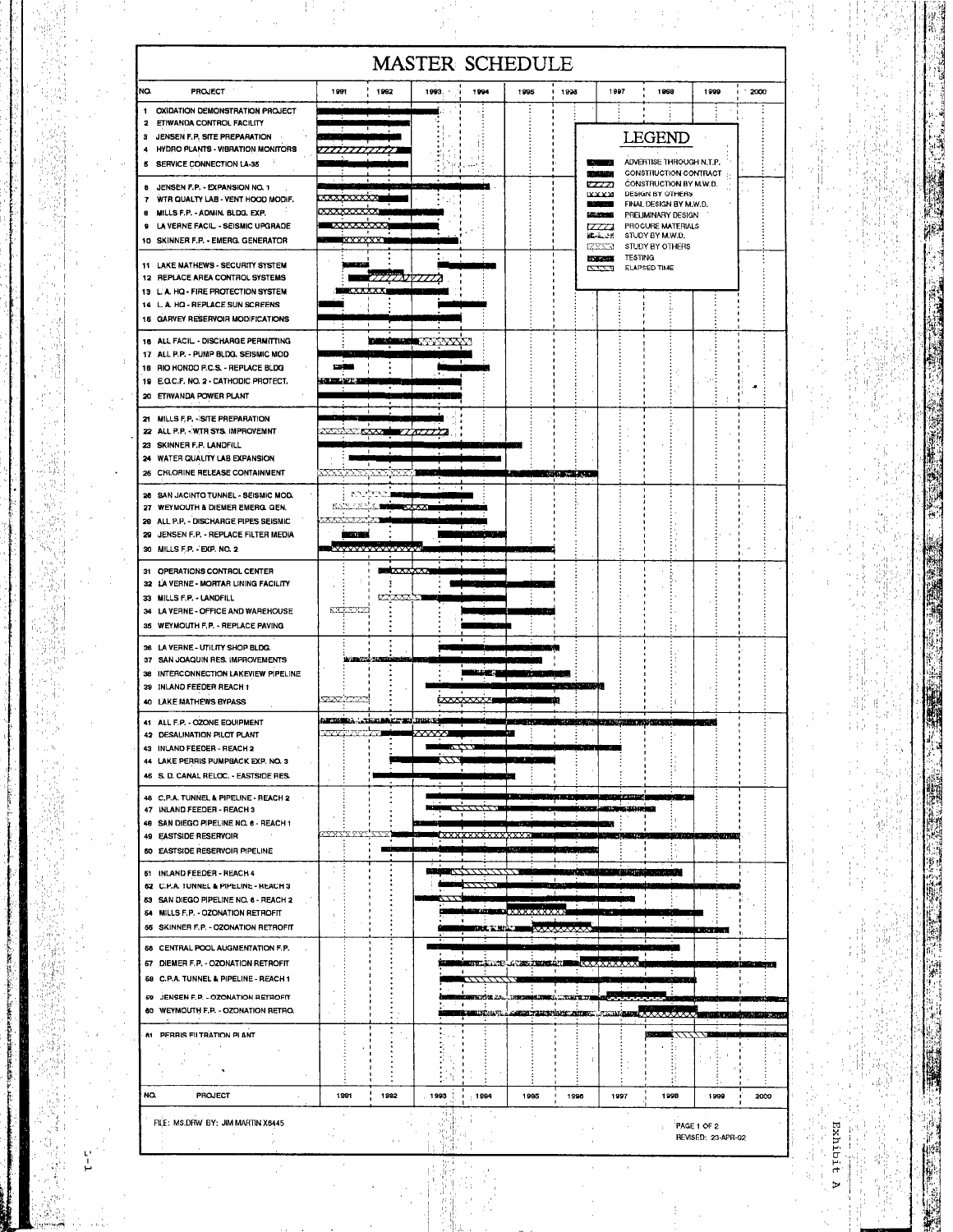|                                                                                                |                                                        |                         |                 | <b>MASTER SCHEDULE</b>      |                                |      |                             |         |                                                   |             |                    |                                 |  |
|------------------------------------------------------------------------------------------------|--------------------------------------------------------|-------------------------|-----------------|-----------------------------|--------------------------------|------|-----------------------------|---------|---------------------------------------------------|-------------|--------------------|---------------------------------|--|
| NQ.<br><b>PROJECT</b>                                                                          | 1991                                                   | 1992                    | 1993            | 1994                        | 1985                           | 1996 |                             | 1997    | 1998                                              | 1999        |                    | 2000                            |  |
| 62 LAKE MATHEWS - SEWER CONNECTION<br>83 ALL P.P. - HYPOCHLORINATION SYS.                      |                                                        |                         |                 |                             |                                |      |                             |         |                                                   |             |                    |                                 |  |
| 64 ALL P.P. - REPLACE TEMP. SENSORS<br>W. COAST FDR - CATH. PROTECT.<br>66                     | ,,,,,,,,,,,,,,                                         | والمستوجب               |                 |                             |                                |      |                             |         | <b>LEGEND</b>                                     |             |                    |                                 |  |
| 66 LOWER FDR - CATHODIC PROTECT.                                                               |                                                        |                         |                 |                             |                                |      | <b>CONTRACT</b><br>المتشابك |         | ADVERTISE THROUGH N.T.P.<br>CONSTRUCTION CONTRACT |             |                    |                                 |  |
| 67 MIDDLE FOR - CATHODIC PROTECTION                                                            |                                                        |                         |                 |                             |                                |      | <i>um</i><br><b>CXXX</b>    |         | CONSTRUCTION BY M.W.D.<br><b>DESIGN BY OTHERS</b> |             |                    |                                 |  |
| SEPULVEDA CYN. C.S. - CHLORINE SYS.<br>69<br>P.V. FDR - P.R.S. - VALVE REHAB.<br>69            |                                                        |                         |                 |                             |                                |      | <b>State Ave</b><br>يرسدن   |         | FINAL DESIGN BY M.W.D.<br>PRELIMINARY DESIGN      |             |                    |                                 |  |
| m<br>LAKE SKINNER BYPASS PIPE - SCREEN<br>SAN JOAQUIN RES. - SERVICE WATER<br>71               |                                                        |                         | 77<br>7.77 Z    |                             |                                |      | 7772<br>Kills al            |         | PROCURE MATERIALS<br>STUDY BY M.W.D.              |             |                    |                                 |  |
| 72 RIALTO PIPELINE - DWR CONNECT                                                               |                                                        |                         |                 |                             |                                |      | 2323<br>- 33                | TESTING | <b>STUDY BY OTHERS</b>                            |             |                    |                                 |  |
| 73 DISTR. SYS. - METER REPLACEMENT                                                             |                                                        |                         |                 |                             |                                |      | m                           |         | <b>ELAPSED TIME</b>                               |             |                    |                                 |  |
| 74 LAKE SKINNER - OUTLET CHLORINATION<br>75<br>P.V. RES. - REPLACE GATE VALVE                  |                                                        |                         |                 |                             |                                |      |                             |         |                                                   |             |                    |                                 |  |
| 76 DISTR, SYS. - ELECTROLYSIS MON.                                                             |                                                        |                         |                 |                             |                                |      |                             |         |                                                   |             |                    |                                 |  |
| 77 DIEMER F.P. - MODIFICATIONS<br>78 OLINDA P.C.S. - MODIFICATIONS                             | animus Maria 7777                                      |                         |                 |                             |                                |      |                             |         |                                                   |             |                    |                                 |  |
| 79 RIALTO PIPELINE - CATHODIC PROTECT.                                                         |                                                        |                         |                 |                             |                                |      |                             |         |                                                   |             |                    |                                 |  |
| 80 WEYMOUTH, DIEMER, AND SKINNER F.P.<br>- FERRIC CHLORIDE RETROFIT                            |                                                        |                         |                 |                             |                                |      |                             |         |                                                   |             |                    |                                 |  |
| 81 DIEMER F.P. - CHEMICAL FEED RELOC.                                                          |                                                        |                         |                 |                             |                                |      |                             |         |                                                   |             |                    |                                 |  |
| 82 WEYMOUTH F.P. - W.W.R.P. ENLARGE.<br>WEYMOUTH F.P. - MODIFICATIONS<br>63                    |                                                        |                         |                 |                             |                                |      |                             |         |                                                   |             |                    |                                 |  |
| DIEMER F.P. - W.W.R.P. ENLARGE.<br>84                                                          |                                                        |                         |                 |                             |                                |      |                             |         |                                                   |             |                    |                                 |  |
| 65 ALL F.P. - CHEMICAL SPILL CONTAIN.<br>86 ALL F.P. - CHLORINE/AMMONIA                        | <u>XXXXXX</u>                                          |                         |                 |                             |                                |      |                             |         |                                                   |             |                    |                                 |  |
| 87 F.P. & DISTR. SYS. - BACKFLOW                                                               | ,,,,,,,,,,,,,,,,,,,,,,,,,,,,,                          |                         | 7773            |                             |                                |      |                             |         |                                                   |             |                    |                                 |  |
| PREVENTION ASSEMBLIES<br>86 CHLORINE UNLOADING FACILITY -                                      | <b>Programmer</b>                                      |                         |                 |                             |                                |      |                             |         |                                                   |             |                    |                                 |  |
| DECHLORINATION UNIT STUDY                                                                      |                                                        |                         |                 |                             |                                |      |                             |         |                                                   |             |                    |                                 |  |
| JENSEN F.P. - EFFLUENT FLOW CONTROL<br>89<br>90<br><b>JENSEN F.P. - RETROFIT EXISTING RES.</b> | 1.37                                                   | $\mathbb{Z}/\mathbb{Z}$ | 777 Z           |                             |                                |      |                             |         |                                                   |             |                    |                                 |  |
| 81<br>JENSEN F.P. - RES. NO. 2 BAFFLES/COVER                                                   |                                                        |                         |                 |                             |                                |      |                             |         |                                                   |             |                    |                                 |  |
| DESALINATION 50-MGD PLANT/PIPE<br>92<br>LAKE MATHEWS EMERG. DEWATERING<br>œ                    |                                                        |                         |                 |                             |                                |      |                             |         | د وه د                                            |             |                    | Marshal (1964) iki wasan secara |  |
| LAKE MATHEWS BYPASS<br>94                                                                      | <b><i><u>Real Secretary Contractor</u></i></b>         |                         |                 |                             |                                |      |                             |         |                                                   |             |                    |                                 |  |
| C.R.A. - BLOWOFF STRUCT, MODIF.<br>95<br>LAKE MATHEWS - EXPAND WAREHSE<br>96                   |                                                        |                         |                 |                             |                                |      |                             |         |                                                   |             |                    |                                 |  |
| 97 LAKEVIEW PIPELINE - AIR STACK                                                               | <b>NEW ORDER COM</b>                                   |                         |                 |                             |                                |      |                             |         |                                                   |             |                    |                                 |  |
| 98 WESTSIDE CONVEYANCE                                                                         |                                                        |                         |                 | m.                          | <b><i>EDITOR RESIDENCE</i></b> |      |                             |         | 化催酶 动卵线 我也是不 铁 计                                  |             |                    |                                 |  |
| 99 LOWER FOR - AIR RELEASE STRUCT.<br>100. LAKE SKINNER - OUTLET METER                         |                                                        |                         |                 | געל                         |                                |      |                             |         |                                                   |             |                    |                                 |  |
| 101 LAKE SKINNER - CHEM. STRG BLDG.                                                            |                                                        |                         |                 |                             |                                |      |                             |         |                                                   |             |                    |                                 |  |
| 102 DIEMER F.P. - RELOCATE FRONT<br>GATE, LIGHTING, & SECURITY                                 |                                                        |                         |                 |                             |                                |      |                             |         |                                                   |             |                    |                                 |  |
| 103 SKINNER F.P. - RELOCATE FRONT                                                              |                                                        |                         |                 |                             |                                |      |                             |         |                                                   |             |                    |                                 |  |
| <b>GATE, LIGHTING &amp; SECURITY</b><br>104 LAKE MATHEWS & TEMESCAL P.P.                       |                                                        |                         |                 | 77777                       |                                |      |                             |         |                                                   |             |                    |                                 |  |
| - INSTALL 34.5 KV BREAKERS                                                                     |                                                        |                         |                 |                             |                                |      |                             |         |                                                   |             |                    |                                 |  |
| 105 LAVERNE FAC. - AUTO & UTILITY                                                              | $\sim$                                                 |                         |                 |                             |                                |      |                             |         |                                                   |             |                    |                                 |  |
| SHOP BUILDINGS - SEISMIC UPGRADE<br>106 LOS ANGELES HQ - SEISMIC UPGRADE                       | <u>xxxxxxx</u>                                         |                         |                 |                             |                                |      |                             |         |                                                   |             |                    |                                 |  |
| 107 SOTO STREET OPERATIONS AND<br>MAINTENANCE CENTER REPLACEMENT                               |                                                        |                         |                 |                             |                                |      |                             |         |                                                   |             |                    |                                 |  |
| 109 INLAND FEEDER AREA STUDY                                                                   |                                                        |                         |                 |                             |                                |      |                             |         |                                                   |             |                    |                                 |  |
| 109 WEYMOUTH/LAKE MATHEWS AREA STOY                                                            |                                                        |                         |                 | <b>TERRITA</b>              |                                |      |                             |         |                                                   |             |                    |                                 |  |
| 110 C.P.A. & W.Q. PROJ. STUDY<br>111 FOOTHILL AREA STUDY                                       |                                                        |                         | <b>CONTRACT</b> | - 33                        |                                |      |                             |         |                                                   |             |                    |                                 |  |
| 112 S. RIVERSIDE/SAN DIEGO AREA STUDY                                                          | المتساوية والمناوية                                    |                         |                 |                             |                                |      |                             |         |                                                   |             |                    |                                 |  |
| 113 WEST VALLEY AREA STUDY<br>114 PERRIS/SAN JACINTO AREA STUDY                                | <b>NY INDRANANA MPORTANA ZA 1919</b><br><b>COMPANY</b> |                         |                 | <b>Barrow Communication</b> |                                |      |                             |         |                                                   |             |                    |                                 |  |
|                                                                                                |                                                        |                         |                 |                             |                                |      |                             |         |                                                   |             |                    |                                 |  |
|                                                                                                |                                                        |                         |                 |                             |                                |      |                             |         |                                                   |             |                    |                                 |  |
| NO.<br>PROJECT                                                                                 | 1991                                                   | 1992                    | 1993            | $\cdots$<br>1994            | 1995                           | 1996 |                             | 1997.   | 1998                                              | 1999        |                    | 2000                            |  |
| FILE: MS1.DRW BY: JIM MARTIN X6445                                                             |                                                        |                         |                 |                             |                                |      |                             |         |                                                   | PAGE 2 OF 2 |                    |                                 |  |
|                                                                                                |                                                        |                         |                 |                             |                                |      |                             |         |                                                   |             | REVISED: 23-APR-92 |                                 |  |
|                                                                                                |                                                        |                         |                 |                             |                                |      |                             |         |                                                   |             |                    |                                 |  |

 $\frac{1}{2}$ 

ek art

 $\frac{1}{2}$ 

 $\frac{1}{\sqrt{2}}$ 

 $\frac{1}{\sqrt{2}}\frac{1}{\sqrt{2}}\frac{1}{\sqrt{2}}\left( \frac{1}{2}\frac{1}{2}\right) ^{2}$ 

**精心的**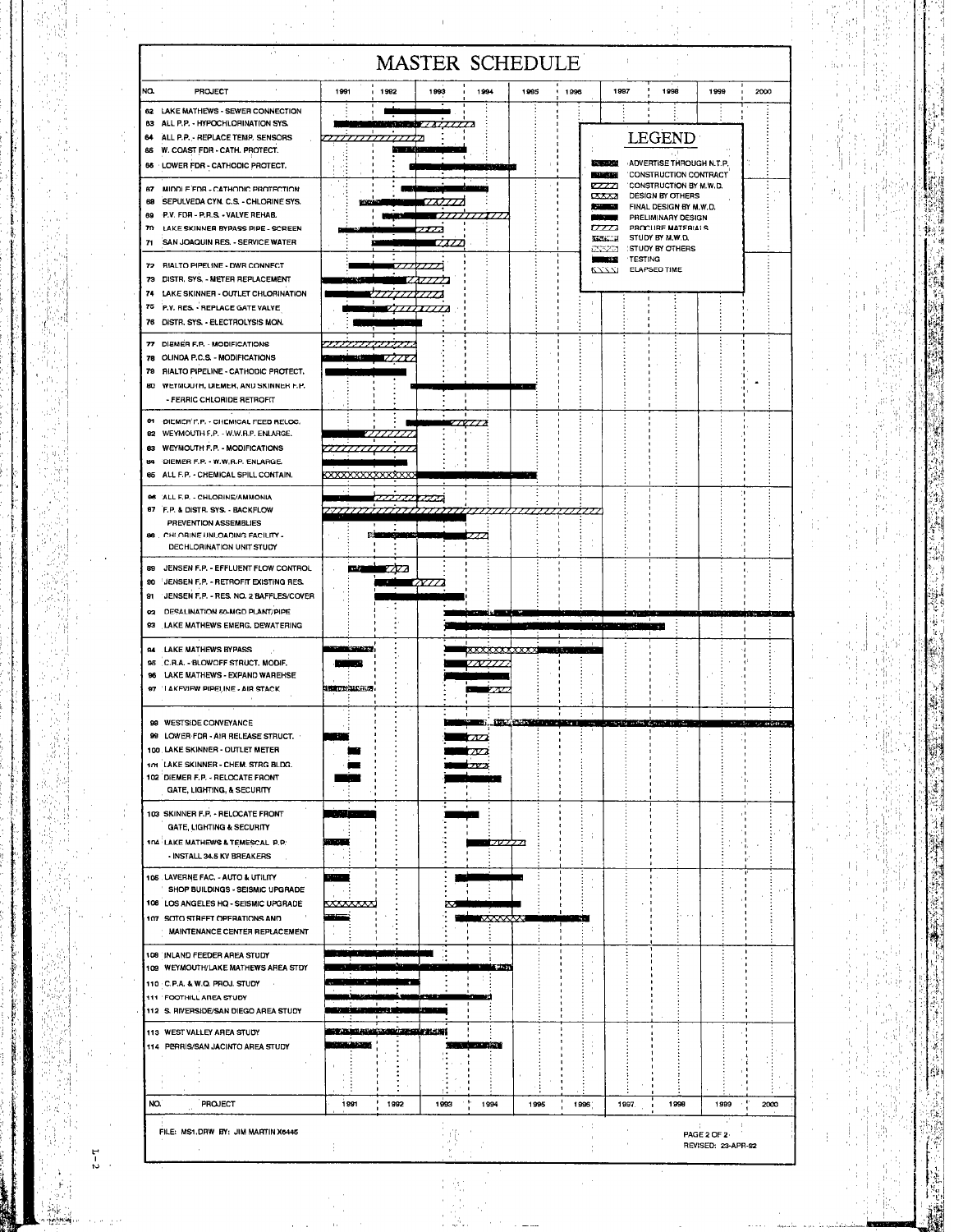